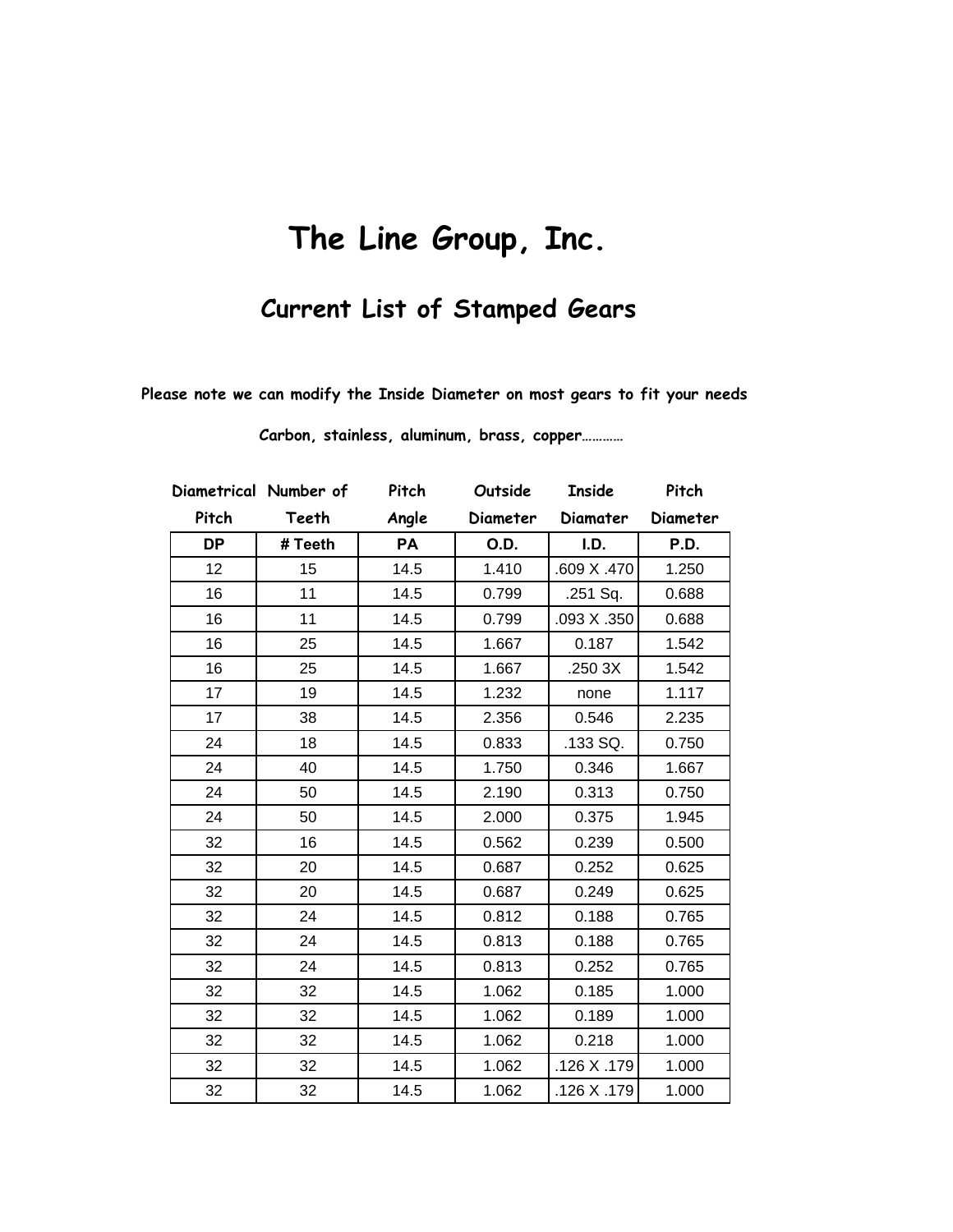| 32 | 32 | 14.5 | 1.062 | 0.312        | 1.000 |
|----|----|------|-------|--------------|-------|
| 32 | 36 | 14.5 | 1.187 | 0.375        | 1.140 |
| 32 | 40 | 14.5 | 1.312 | 0.378        | 1.250 |
| 32 | 40 | 14.5 | 1.312 | 0.390        | 1.250 |
| 32 | 40 | 14.5 | 1.312 | 0.313        | 1.250 |
| 32 | 48 | 14.5 | 1.562 | 0.188        | 1.505 |
| 32 | 60 | 14.5 | 1.937 | 0.250        | 1.875 |
| 32 | 64 | 14.5 | 2.062 | 0.376        | 1.990 |
| 32 | 72 | 14.5 | 2.312 | 0.375        | 2.250 |
| 32 | 72 | 14.5 | 2.310 | 0.375        | 2.250 |
| 32 | 72 | 14.5 | 2.312 | 0.313        | 2.250 |
| 32 | 72 | 14.5 | 2.310 | 0.375        | 2.250 |
| 32 | 80 | 14.5 | 2.562 | 0.375        | 2.250 |
| 40 | 39 | 14.5 | 1.025 | 0.172        | 0.975 |
| 48 | 26 | 14.5 | 0.582 | 0.130        | 0.542 |
| 48 | 26 | 14.5 | 0.582 | 0.156        | 0.542 |
| 48 | 28 | 14.5 | 0.625 | .2505 X .188 | 0.583 |
| 48 | 36 | 14.5 | 0.770 | 0.187        | 0.750 |
| 48 | 36 | 14.5 | 0.770 | 0.376        | 0.750 |
| 48 | 36 | 14.5 | 0.770 | 0.157        | 0.750 |
| 48 | 40 | 14.5 | 0.870 | 0.156        | 0.833 |
| 48 | 40 | 14.5 | 0.873 | 0.377        | 0.833 |
| 48 | 42 | 14.5 | 0.915 | 0.377        | .875  |
| 48 | 45 | 14.5 | 0.979 | 0.188        | .935  |
| 48 | 48 | 14.5 | 1.041 | 0.281        | 1.000 |
| 48 | 48 | 14.5 | 1.041 | .312 SQ.     | 1.000 |
| 48 | 48 | 14.5 | 1.041 | 0.205        | 1.000 |
| 48 | 48 | 14.5 | 1.051 | 0.295        | 1.000 |
| 48 | 48 | 14.5 | 1.037 | 0.377        | 1.000 |
| 48 | 48 | 14.5 | 1.041 | 0.203        | 1.000 |
| 48 | 56 | 14.5 | 1.208 | 0.406        | 1.167 |
| 48 | 60 | 14.5 | 1.291 | 0.253        | 1.225 |
| 48 | 62 | 14.5 | 1.333 | 0.377        | 1.290 |
| 48 | 72 | 14.5 | 1.541 | 0.504        | 1.500 |
| 48 | 72 | 14.5 | 1.541 | 0.203        | 1.500 |
| 48 | 72 | 14.5 | 1.541 | 0.250        | 1.500 |
| 48 | 80 | 14.5 | 1.709 | 0.115        | 1.666 |
| 48 | 80 | 14.5 | 1.708 | 0.188        | 1.666 |
| 48 | 90 | 14.5 | 1.916 | 0.188        | 1.875 |
| 48 | 96 | 14.5 | 2.041 | 0.375        | 2.000 |